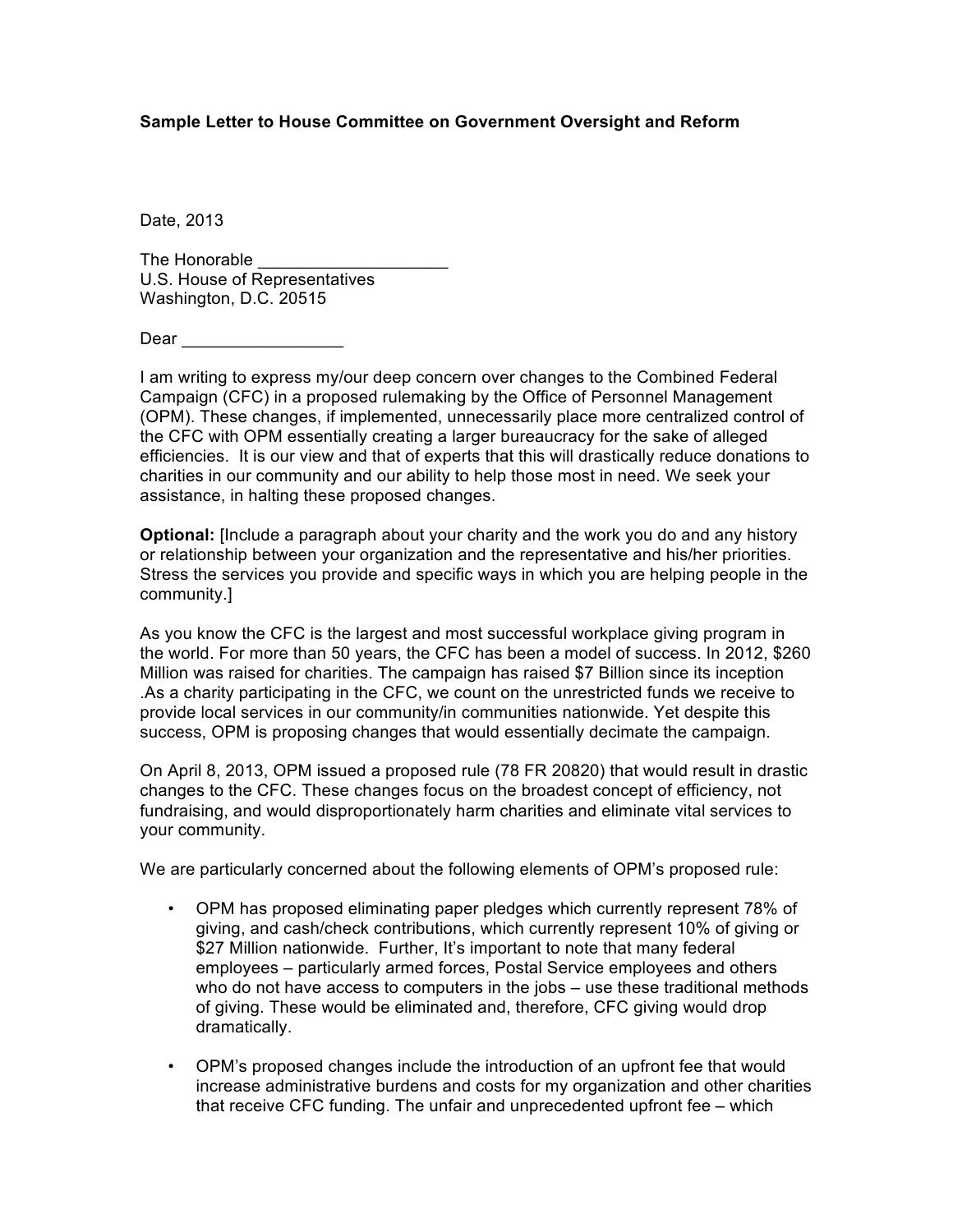despite requests, OPM has yet to disclose the amount or any further detail - is discriminatory and counter to the intent of the campaign.

- OPM proposes replacing some 180 locally run campaigns with a Washingtonbased campaign managed by OPM. This change would dramatically reduce the role of local employees and eliminate local oversight. For 50 years, CFC has relied on local volunteers, locally present charities and other local resources. a. The proposed changes go in the opposite direction, put Washington in complete control, and eliminate the heart and soul of the campaign which are local volunteers and local communication.
- Although OPM wants to centrally manage this campaign, it has no experience in charitable fund raising, managing fund-raising professionals, developing a central processing website and does not have the capacity to evaluate the more than 25,000 charity applications that the CFC processes annually. Many are concerned that OPM will use fees from charities, which it has already programmed into its FY2015 budget, to supplement its funding for CFC operations. This is wrong and places additional cost and administrative burdens on benefitting charities.
- While OPM has proposed some changes recommended by the CFC-50 Commission, which was established by the agency in 2011 to ensure the program's continued success, it appears to have only advanced recommendations that help OPM centralize control and shift more burden to participating charities. The Commission's primary role was to revitalize the campaign not make it a larger more unwieldy bureaucracy.
- Despite proposing the most wide-ranging changes in the CFC's 50-year history, OPM has provided scant details on how these changes will be implemented or the real reasons why the changes are being proposed. For example, no details have been provided about the new "upfront fee" or how and when the proposed technology infrastructure will be built. Every request to OPM for detail has been met with a refusal to comment until the process is complete.

We plan on entering our formal response to the proposed rule in the Federal Register by the June 7 deadline. However, we are very concerned that OPM, has already made its decision and will not seriously consider the calls for rethinking these ill-conceived recommendations.

Thank you for seriously considering our concerns. We believe it is poor public policy for the federal government to knowingly make changes in the CFC that will undoubtedly result in less funds raised for charities, increase the burden on those charities and provide fewer opportunities for federal employees to engage in philanthropy.

We are prepared to connect you with experts who have been in communication with OPM and have testified to the CFC50 Commission about these issues. Otherwise we trust you will look into this very serious situation and take appropriate action to prevent these rules for taking effect.

**[Optional]** We would appreciate the opportunity to meet with you and your staff to discuss these proposed changes and how we can ensure that they do not harm the charitable community and those we serve. I will contact your office presently to discuss,